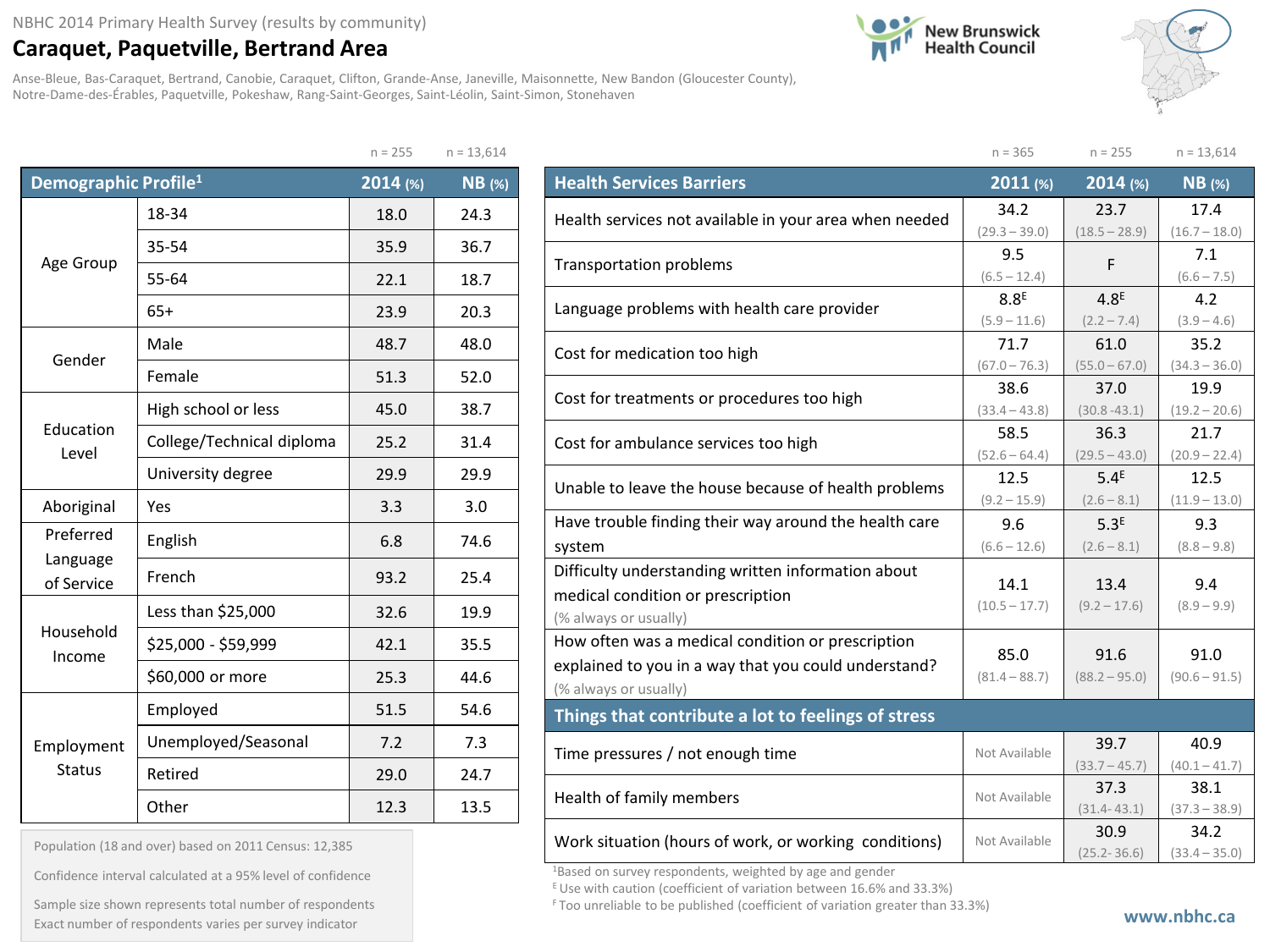## **Caraquet, Paquetville, Bertrand Area**

 $\uparrow$  = Higher than 2011 results

 $\blacklozenge$  = Lower than 2011 results

| $n = 365$ | $n = 255$ | $n = 255$ | $n = 13.614$ |
|-----------|-----------|-----------|--------------|

|                                                  | $n = 365$         | $n = 255$        | $n = 13,614$    |
|--------------------------------------------------|-------------------|------------------|-----------------|
| <b>Health Profile</b>                            | 2011 (%)          | 2014(%)          | <b>NB</b> (%)   |
| Self-rated Health (% very good or excellent)     | 49.8              | 49.4             | 50.5            |
|                                                  | $(44.7 - 54.9)$   | $(43.4 - 55.5)$  | $(49.6 - 51.3)$ |
| Self-rated mental or emotional health            | Not Available     | 63.0             | 65.4            |
| (% very good or excellent)                       |                   | $(57.1 - 68.9)$  | $(64.6 - 66.2)$ |
| "My health largely depends on how well I take    | 41.2              | 48.9             | 55.2            |
| care of myself" (% strongly agree)               | $(36.1 - 46.3)$   | $(42.8 - 55.0)$  | $(54.4 - 56.0)$ |
| Number of prescription medications taken on a    | 11.3 <sup>E</sup> | 20.3             | 15.2            |
| regular basis $3$ (% 6 or more)                  | $(7.3 - 15.3)$    | $(14.0 - 26.5)$  | $(14.5 - 15.9)$ |
| Discuss regularly with a health professional on  |                   |                  |                 |
| improving health or preventing illness           | 34.2              | 29.5             | 25.4            |
| (% always or usually)                            | $(29.1 - 39.3)$   | $(23.8 - 35.1)$  | $(24.7 - 26.1)$ |
| How long have you been seeing the same family    | 71.2              | 70.2             | 73.0            |
| doctor? (% 5 years or more)                      | $(66.4 - 75.9)$   | $(64.5 - 75.8)$  | $(72.2 - 73.7)$ |
| Are you limited in doing activities because of a | Not<br>Available  |                  |                 |
| physical or mental condition, or a health        |                   | 20.0             | 22.1            |
| problem? (% yes)                                 |                   | $(15.1 - 24.9)$  | $(21.4 - 22.8)$ |
| <b>Memory Loss</b>                               |                   |                  |                 |
| Someone in household has a memory problem        | Not               | 6.7 <sup>E</sup> | 9,9             |
|                                                  | Available         | $(3.7 - 9.8)$    | $(9.4 - 10.4)$  |
| that interferes with day to day function         | Not               | F                | 3.9             |
|                                                  | Available         |                  | $(3.6 - 4.2)$   |
| <b>Health Behaviours</b>                         |                   |                  |                 |
| Eating fruits and vegetables                     | Not Available     | 51.7             | 50.4            |
| (% 5 portions or more a day)                     |                   | $(45.7 - 57.8)$  | $(49.5 - 51.2)$ |
| Moderate or vigorous physical activity           | Not Available     | 45.9             | 49.0            |
| (% at least 2 1/2 hours a week)                  |                   | $(39.8 - 51.9)$  | $(48.1 - 49.8)$ |
| Current smoker                                   | Not Available     | 16.4             | 19.2            |
| (% daily or occasional)                          |                   | $(11.9 - 21.0)$  | $(18.5 - 19.8)$ |
| Unhealthy weight                                 | Not Available     | 25.4             | 30.8            |
| (% obese)                                        |                   | $(20.1 - 30.8)$  | $(30.0 - 31.6)$ |

| <b>Chronic Health</b><br>Conditions <sup>1</sup> | $2011$ (%)                          | $2014$ (%)                          | $2014^2$ (#) | <b>NB</b> (%)           |
|--------------------------------------------------|-------------------------------------|-------------------------------------|--------------|-------------------------|
| One or more chronic                              | 55.4                                | 58.8                                | 7,287        | 61.6                    |
| health conditions <sup>3</sup>                   | $(50.2 - 60.6)$                     | $(52.9 - 64.8)$                     |              | $(60.8 - 62.4)$         |
| High blood pressure                              | 24.3                                | 29.0                                | 3,590        | 27.0                    |
|                                                  | $(19.9 - 28.6)$                     | $(23.5 - 34.5)$                     |              | $(26.2 - 27.7)$         |
| Gastric Reflux (GERD)                            | 13.1                                | 15.4                                | 1,905        | 16.4                    |
|                                                  | $(9.6 - 16.5)$                      | $(11.0 - 19.8)$                     |              | $(15.8 - 17.0)$         |
| Depression                                       | 10.6                                | 13.6                                | 1,682        | 14.9                    |
|                                                  | $(7.5 - 13.7)$                      | $(9.4 - 17.8)$                      |              | $(14.3 - 15.5)$         |
| Arthritis                                        | 15.6                                | 13.4                                | 1,662        | 17.4                    |
|                                                  | $(11.9 - 19.2)$<br>8.1 <sup>E</sup> | $(9.3 - 17.6)$                      |              | $(16.8 - 18.0)$         |
| <b>Diabetes</b>                                  |                                     | 12.5                                | 1,547        | 10.7                    |
|                                                  | $(5.3 - 10.8)$<br>14.1              | $(8.5 - 16.5)$<br>11.8 <sup>E</sup> |              | $(10.1 - 11.2)$<br>14.0 |
| Chronic pain                                     | $(10.6 - 17.6)$                     | $(7.8 - 15.7)$                      | 1,457        | $(13.5 - 14.6)$         |
|                                                  | 7.2E                                | 9.5 <sup>E</sup>                    |              | 8.3                     |
| Cancer                                           | $(4.6 - 9.9)$                       | $(6.0 - 13.1)$                      | 1,181        | $(7.8 - 8.7)$           |
|                                                  | 6.1 <sup>E</sup>                    | 8.9 <sup>E</sup>                    |              | 8.3                     |
| Heart disease                                    | $(3.7 - 8.5)$                       | $(5.4 - 12.4)$                      | 1,101        | $(7.9 - 8.8)$           |
| Asthma                                           | 9.5                                 | 8.7 <sup>E</sup>                    | 1,080        | 11.8                    |
|                                                  | $(6.6 - 12.5)$                      | $(5.3 - 12.2)$                      |              | $(11.3 - 12.4)$         |
| Stroke                                           | F                                   | 3.7 <sup>E</sup>                    | 462          | 2.5                     |
|                                                  |                                     | $(1.4 - 6.0)$                       |              | $(2.2 - 2.8)$           |
| Emphysema or COPD                                | F                                   | F                                   | 393          | 3.0                     |
|                                                  |                                     |                                     |              | $(2.7 - 3.3)$           |
| Mood disorder other                              | F                                   | F                                   | 183          | 3.0                     |
| than depression                                  |                                     |                                     |              | $(2.7 - 3.2)$           |

Confidence interval calculated at a 95% level of confidence.

Symbols  $\bigwedge$  and  $\bigvee$  indicate a statistically significant difference at the 95% level of confidence.

Sample size shown represents total number of respondents. Exact number of respondents varies per survey indicator.

<sup>1</sup> Self-reported based on survey respondents

<sup>2</sup> Estimated number of citizens who have the selected chronic health condition

<sup>3</sup> Among the twelve chronic health conditions listed in table located at the right of this page.

 $E$  Use with caution (coefficient of variation between 16.6% and 33.3%)

F Too unreliable to be published (coefficient of variation greater than 33.3%)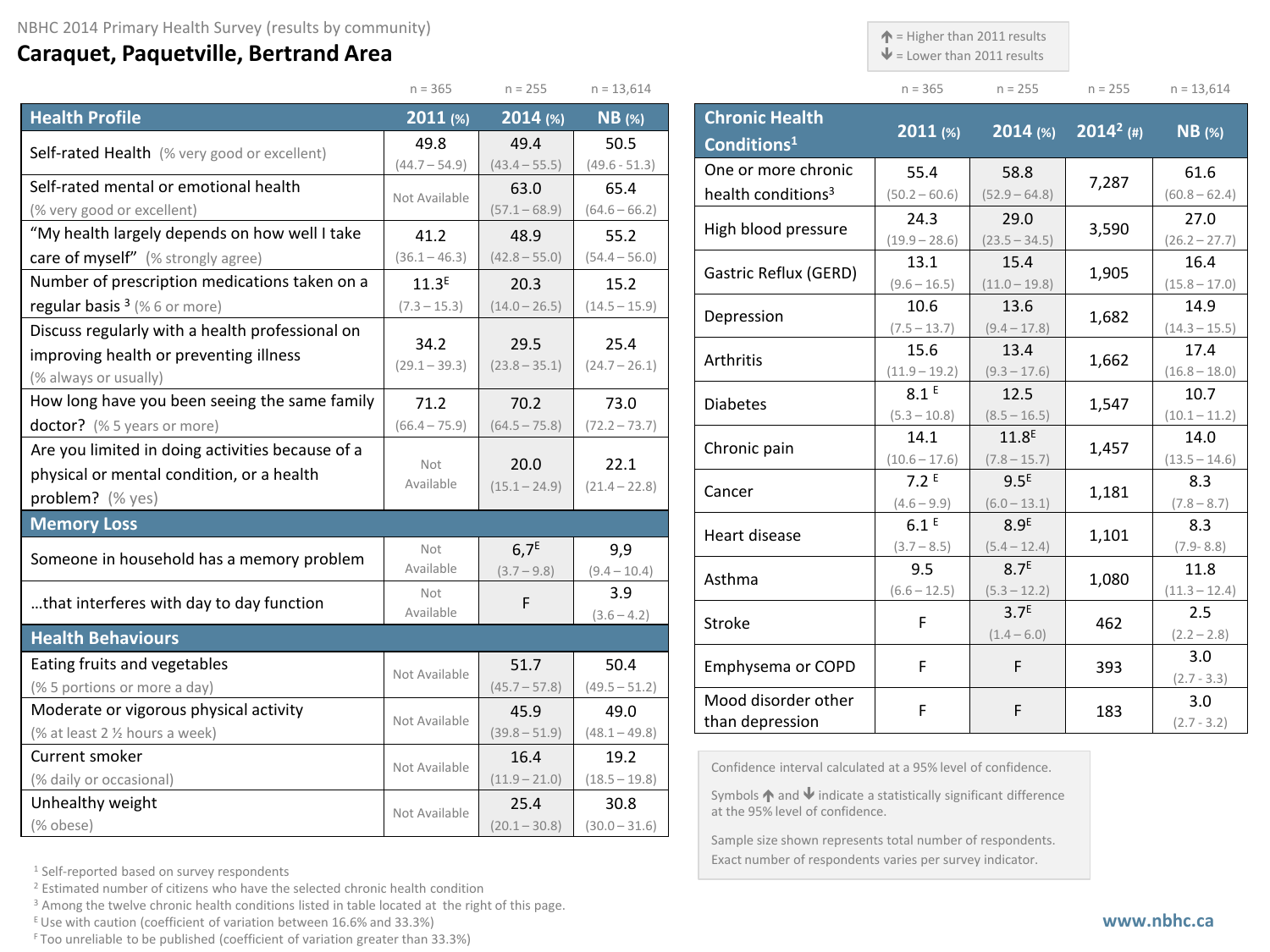|         | NBHC 2014 Primary Health Survey (results by community)<br><b>Caraquet, Paquetville, Bertrand Area</b>                                                                                     |                             | $B =$ Better than 2011 results<br>$W =$ Worse than 2011 results |                                    |                   |                         |
|---------|-------------------------------------------------------------------------------------------------------------------------------------------------------------------------------------------|-----------------------------|-----------------------------------------------------------------|------------------------------------|-------------------|-------------------------|
|         |                                                                                                                                                                                           |                             | $n = 365$                                                       | $n = 255$                          | 1 to 33           | $n=13,614$              |
|         | <b>Primary Health Indicator</b>                                                                                                                                                           |                             | 2011                                                            | 2014                               | Rank <sup>2</sup> | <b>NB</b>               |
|         | <b>Accessibility</b><br>The ability of patients/clients to obtain care/service at the right place and the right time, based on respective needs, in the official language of their choice |                             |                                                                 |                                    |                   |                         |
| $A-1$   | Has a personal family doctor (% yes)                                                                                                                                                      |                             | 92.4<br>$(89.7 - 95.1)$                                         | в 97.2<br>$(95.2 - 99.2)$          | 3                 | 92.1<br>$(91.7 - 92.5)$ |
| $A-2$   | <b>Calling family doctor's office during regular practice hours</b> (% very easy or somewhat easy)                                                                                        |                             | 72.9<br>$(68.2 - 77.6)$                                         | 68.0<br>$(62.2 - 73.8)$            | 31                | 78.3<br>$(77.6 - 79.0)$ |
| $A-3$   | Family doctor has extended office hours (after 5pm or on weekends) (% yes)                                                                                                                |                             | Not available                                                   | 9.3 <sup>E</sup><br>$(5.7 - 12.9)$ | 27                | 16.2<br>$(15.6 - 16.8)$ |
| $A - 4$ | Family doctor has an after-hour arrangement when office is closed (% yes)                                                                                                                 |                             | 8.0 <sup>E</sup><br>$(5.1 - 10.9)$                              | $11.4^E$<br>$(7.5 - 15.3)$         | 26                | 18.2<br>$(17.5 - 18.9)$ |
|         |                                                                                                                                                                                           | (% on same day or next day) | 19.4<br>$(15.0 - 23.8)$                                         | 20.2<br>$(15.0 - 25.4)$            | 29                | 30.1<br>$(29.3 - 30.9)$ |
| $A-5$   | How quickly appointment can be made with family doctor<br>(% within 5 days)                                                                                                               |                             | 38.6<br>$(33.2 - 43.9)$                                         | 41.2<br>$(34.9 - 47.5)$            | 30                | 60.3<br>$(59.4 - 61.2)$ |
| $A-6$   | Nurse working with family doctor who is regularly involved in health care $(\%$ yes)                                                                                                      |                             | 19.3<br>$(15.1 - 23.4)$                                         | 25.7<br>$(20.3 - 31.2)$            | 19                | 27.5<br>$(26.7 - 28.3)$ |
| $A-7$   | Has access to a primary health team <sup>3</sup> (% yes)                                                                                                                                  |                             | 22.8<br>$(18.5 - 27.1)$                                         | 29.6<br>$(24.1 - 35.1)$            | 16                | 28.5<br>$(27.8 - 29.2)$ |
| $A-8$   | Wait time at the hospital emergency department (% less than 4 hours)                                                                                                                      |                             | 76.3<br>$(70.2 - 82.4)$                                         | 79.0<br>$(72.4 - 85.6)$            | 11                | 73.9<br>$(72.7 - 75.1)$ |
|         | How often citizens received the health care service they needed in the                                                                                                                    | English <sup>4</sup>        | 87.9<br>$(73.6 - 100.0)$                                        | 78.1<br>$(57.8 - 98.4)$            |                   | 95.2<br>$(94.8 - 95.6)$ |
| $A-9$   | official language of their choice<br>(% who always received service in language of preference)                                                                                            | French <sup>4</sup>         | 87.8<br>$(84.1 - 91.5)$                                         | 82.5<br>$(77.6 - 87.4)$            |                   | 72.6<br>$(71.0 - 74.2)$ |
|         |                                                                                                                                                                                           |                             |                                                                 |                                    |                   |                         |

 $2^{2}$  Indicator rank across 33 communities, from best (1) to worst (33)

<sup>3</sup> Primary health team: Has access to a family doctor and has access to either a nurse practitioner or a nurse or other health professionals at their family doctor's office

<sup>4</sup> Preferred language of service as indicated by respondent in the survey

 $E$  Use with caution (coefficient of variation between 16.7% and 33.3%)

<sup>F</sup> Too unreliable to be published (coefficient of variation greater than 33.3%)

Confidence interval calculated at a 95% level of confidence.

Symbols **B** and **W** indicate a statistically significant difference at the 95% level of confidence.

Sample size shown represents total number of respondents. Exact number of respondents varies per survey indicator.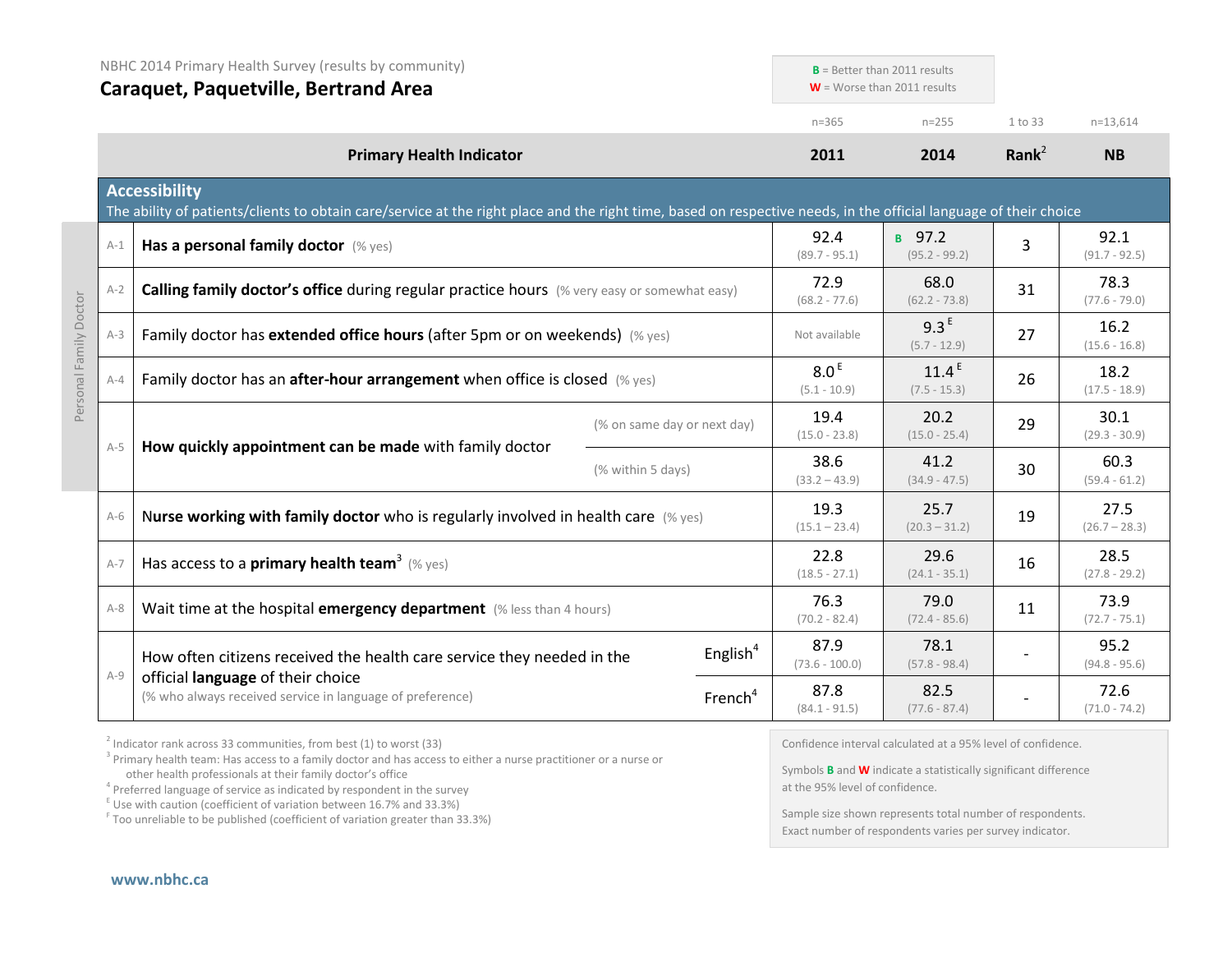| NBHC 2014 Primary Health Survey (results by community)<br><b>Caraquet, Paquetville, Bertrand Area</b> |                                                                                                                                                                                                                       | $B =$ Better than 2011 results<br>$W =$ Worse than 2011 results |                         |                   |                            |  |
|-------------------------------------------------------------------------------------------------------|-----------------------------------------------------------------------------------------------------------------------------------------------------------------------------------------------------------------------|-----------------------------------------------------------------|-------------------------|-------------------|----------------------------|--|
|                                                                                                       |                                                                                                                                                                                                                       | $n = 365$                                                       | $n = 255$               | 1 to 33           | $n=13,614$                 |  |
|                                                                                                       | <b>Primary Health Indicator</b>                                                                                                                                                                                       | 2011                                                            | 2014                    | Rank <sup>2</sup> | <b>NB</b>                  |  |
|                                                                                                       | <b>Appropriateness</b><br>Care/service provided is relevant to the patients'/clients' needs and based on established standards                                                                                        |                                                                 |                         |                   |                            |  |
| $Q-1$                                                                                                 | Adults 65 and over who received their flu shot in the last year $(\%$ yes)                                                                                                                                            | Not available                                                   | 63.0<br>$(49.4 - 76.6)$ | 26                | 70.6<br>$(69.2 - 72.0)$    |  |
| $Q-2$                                                                                                 | Adults with one or more of four select chronic health conditions <sup>5</sup> who had<br><b>measurements for blood pressure</b> in the past 12 months $(\%$ yes)                                                      | 93.1<br>$(88.7 - 97.5)$                                         | 83.4<br>$(75.5 - 91.3)$ | 31                | 91.3<br>$(90.6 - 92.0)$    |  |
| $Q-3$                                                                                                 | Adults with one or more of four select chronic health conditions <sup>5</sup> who had<br><b>measurements for cholesterol</b> in the past 12 months $(\%$ yes)                                                         | 85.8<br>$(79.6 - 91.9)$                                         | 83.2<br>$(75.2 - 91.2)$ | 4                 | 76.3<br>$(75.2 - 77.4)$    |  |
| $Q - 4$                                                                                               | Adults with one or more of four select chronic health conditions <sup>5</sup> who had<br><b>measurements for blood sugar in the past 12 months</b> (% yes)                                                            | 74.3<br>$(66.6 - 82.0)$                                         | 82.0<br>$(73.8 - 90.2)$ | $\overline{2}$    | 73.9<br>$(72.8 - 75.0)$    |  |
| $Q-5$                                                                                                 | Adults with one or more of four select chronic health conditions <sup>5</sup> who had<br><b>measurements for body weight</b> in the past 12 months (% yes)                                                            | 64.0<br>$(55.6 - 72.5)$                                         | 61.3<br>$(50.9 - 71.7)$ | 14                | 59.3<br>$(58.0 - 60.6)$    |  |
| $Q-6$                                                                                                 | How often family doctor helps citizens coordinate the care from other health care<br>providers and places (% always)                                                                                                  | 75.6<br>$(70.0 - 81.2)$                                         | 70.5<br>$(63.2 - 77.8)$ | 19                | 70.7<br>$(69.7 - 71.7)$    |  |
|                                                                                                       | <b>Effectiveness</b>                                                                                                                                                                                                  |                                                                 |                         |                   |                            |  |
| $Q - 7$                                                                                               | Care/service, intervention or action achieves the desired results<br>Citizens with a chronic health condition <sup>7</sup> who are confident in controlling and managing<br>their health condition (% very confident) | 39.9<br>$(33.5 - 46.3)$                                         | 38.5<br>$(31.0 - 46.0)$ | 24                | 42.2<br>$(41.2 - 43.2)$    |  |
| <b>Safety</b>                                                                                         | Potential risks of an intervention or the environment are avoided or minimized                                                                                                                                        |                                                                 |                         |                   |                            |  |
| $Q - 8$                                                                                               | Citizens with a chronic health condition <sup>7</sup> who know what each of their prescribed<br><b>medications do</b> (% strongly agree)                                                                              | 28.6<br>$(22.1 - 35.1)$                                         | 32.0<br>$(24.1 - 39.9)$ | 26                | 47.7<br>$(46.6 - 48.8)$    |  |
| $Q-9$                                                                                                 | Was harmed due to a medical error or mistake as a result of health care services<br>received in the last 12 months (excluding hospital stay) (% yes)                                                                  | F                                                               | F                       |                   | $2.7^{6}$<br>$(2.4 - 3.0)$ |  |

<sup>2</sup> Indicator rank across 33 communities, from best (1) to worst (33)<br><sup>5</sup> Self-reported by respondent: Diabetes, heart disease, stroke or high blood pressure

<sup>6</sup> For this type of indicator, a "better" result is achieved when the indicator has a "lower" value

<sup>7</sup> Self-reported by respondent: Arthritis, asthma, cancer, chronic pain, depression, diabetes, emphysema or COPD, gastric reflux (GERD), heart disease, high blood pressure or hypertension, mood disorder other than depression, or stroke F Too unreliable to be published (coefficient of variation greater than 33.3%)

Confidence interval calculated at a 95% level of confidence.

Symbols **B** and **W** indicate a statistically significant difference at the 95% level of confidence.

Sample size shown represents total number of respondents. Exact number of respondents varies per survey indicator.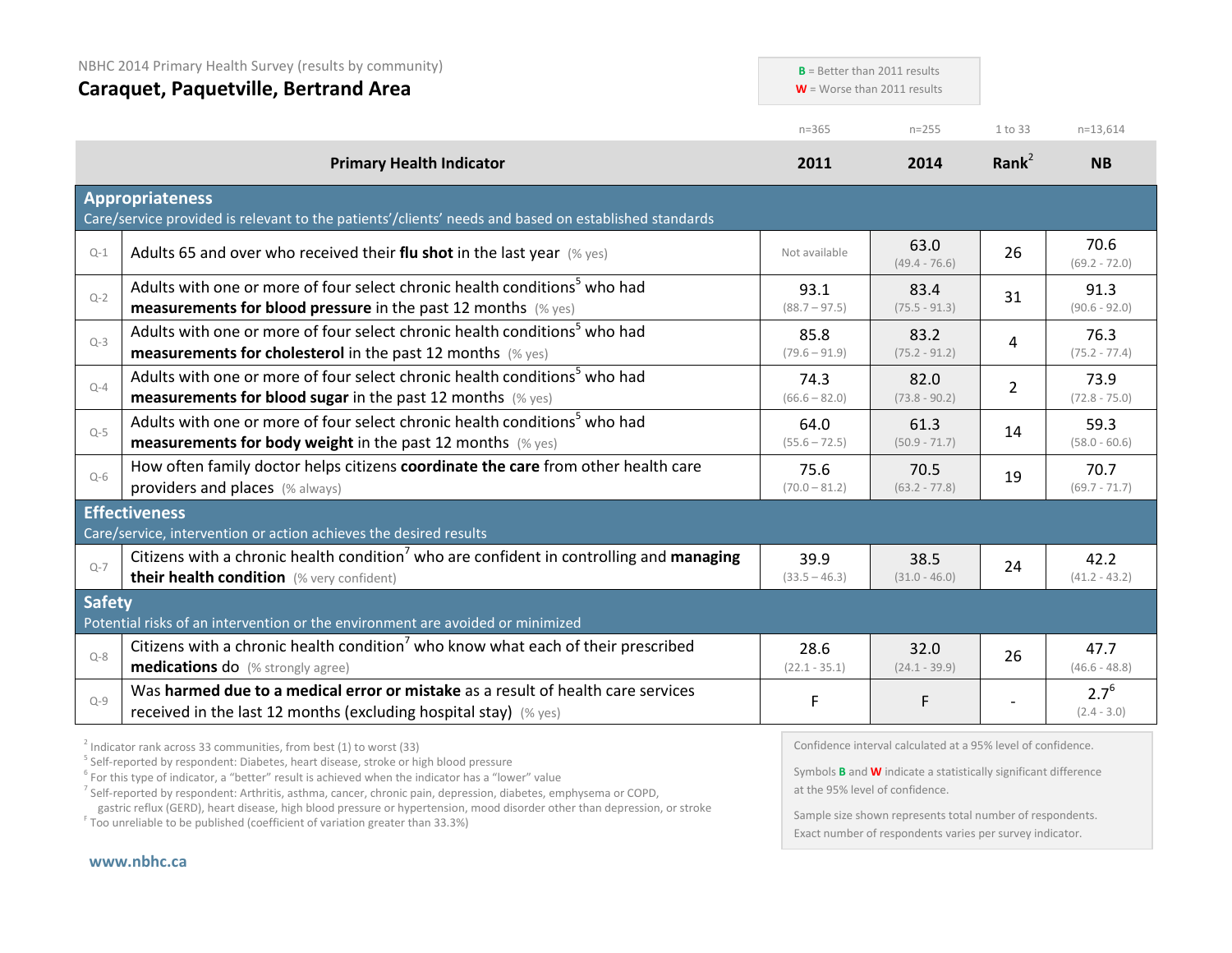|          | NBHC 2014 Primary Health Survey (results by community)<br><b>Caraquet, Paquetville, Bertrand Area</b>                      |                                   |                                                                 |                   |                               |
|----------|----------------------------------------------------------------------------------------------------------------------------|-----------------------------------|-----------------------------------------------------------------|-------------------|-------------------------------|
|          |                                                                                                                            |                                   | $B =$ Better than 2011 results<br>$W =$ Worse than 2011 results |                   |                               |
|          |                                                                                                                            | $n = 365$                         | $n = 255$                                                       | 1 to 33           | $n=13,614$                    |
|          | <b>Primary Health Indicator</b>                                                                                            | 2011                              | 2014                                                            | Rank <sup>2</sup> | <b>NB</b>                     |
|          | <b>Efficiency</b><br>Achieving the desired results with the most cost-effective use of resources                           |                                   |                                                                 |                   |                               |
| $Q - 10$ | Model of care used most often when sick or in need of care from a health professional<br>(% hospital emergency department) | $34.2^{6}$<br>$(29.3 - 39.1)$     | <b>B</b> 23.5 <sup>6</sup><br>$(18.3 - 28.7)$                   | 28                | $11.5^{6}$<br>$(11.0 - 12.0)$ |
| $Q - 11$ | Has used Tele-Care or other telephone information lines in the last 12 months $(\%$ yes)                                   | 12.4<br>$(9.0 - 15.8)$            | 5.4 $E$<br><b>W</b><br>$(2.6 - 8.2)$                            | 24                | 7.4<br>$(7.0 - 7.8)$          |
|          | <b>Use of services</b><br>Using primary health services in the last 12 months                                              |                                   |                                                                 |                   |                               |
| $U-1$    | Visited a personal family doctor (% yes)                                                                                   | 78.3<br>$(74.1 - 82.5)$           | 81.7<br>$(77.0 - 86.4)$                                         | 15                | 80.3<br>$(79.6 - 81.0)$       |
| $U-2$    | Visited a hospital emergency department (% yes)                                                                            | 53.6<br>$(48.5 - 58.7)$           | 58.5<br>$(52.5 - 64.5)$                                         | 5                 | 41.3<br>$(40.5 - 42.1)$       |
| $U-3$    | Visited a specialist (% yes)                                                                                               | Not available                     | 55.5<br>$(49.5 - 61.5)$                                         | 16                | 56.4<br>$(55.6 - 57.2)$       |
| $U - 4$  | Visited an after-hours clinic or a walk-in clinic (% yes)                                                                  | 11.5<br>$(8.2 - 14.8)$            | 17.2<br>$(12.6 - 21.8)$                                         | 20                | 24.3<br>$(23.6 - 25.0)$       |
| $U-5$    | Visited an alternative practitioner (% yes)                                                                                | Not available                     | 28.1<br>$(22.6 - 33.6)$                                         | $\overline{7}$    | 25.2<br>$(24.5 - 25.9)$       |
| $U-6$    | Visited a community health centre (% yes)                                                                                  | 4.8 <sup>E</sup><br>$(2.6 - 7.0)$ | 5.4 <sup>E</sup><br>$(2.6 - 8.2)$                               | 23                | 6.9<br>$(6.5 - 7.3)$          |
| $U - 7$  | Used ambulance services (% yes)                                                                                            | $7.2^E$<br>$(4.5 - 9.9)$          | 5.6 <sup>E</sup><br>$(2.8 - 8.4)$                               | 17                | 5.7<br>$(5.3 - 6.1)$          |
| $U-8$    | Visited a nurse practitioner (% yes)                                                                                       | F                                 | 11.6 <sup>E</sup><br>$(7.7 - 15.5)$                             | 8                 | 7.7<br>$(7.3 - 8.1)$          |
| $U-9$    | Visited a health professional at a <b>private clinic</b> $(\%$ yes)                                                        | Not available                     | 28.0<br>$(22.5 - 33.5)$                                         | 5                 | 23.7<br>$(23.0 - 24.4)$       |

 $2$  Indicator rank across 33 communities. Under "efficiency" the rank is from best (1) to worst (33). Under "use of services" the rank is from highest (1) to lowest (33).

<sup>6</sup> For this type of indicator, a "better" result is achieved when the indicator has a "lower" value  $E$ <sup>E</sup> Use with caution (coefficient of variation between 16.7% and 33.3%)

<sup>F</sup> Too unreliable to be published (coefficient of variation greater than 33.3%)

Confidence interval calculated at a 95% level of confidence.

Symbols **B** and **W** indicate a statistically significant difference at the 95% level of confidence.

Sample size shown represents total number of respondents. Exact number of respondents varies per survey indicator.